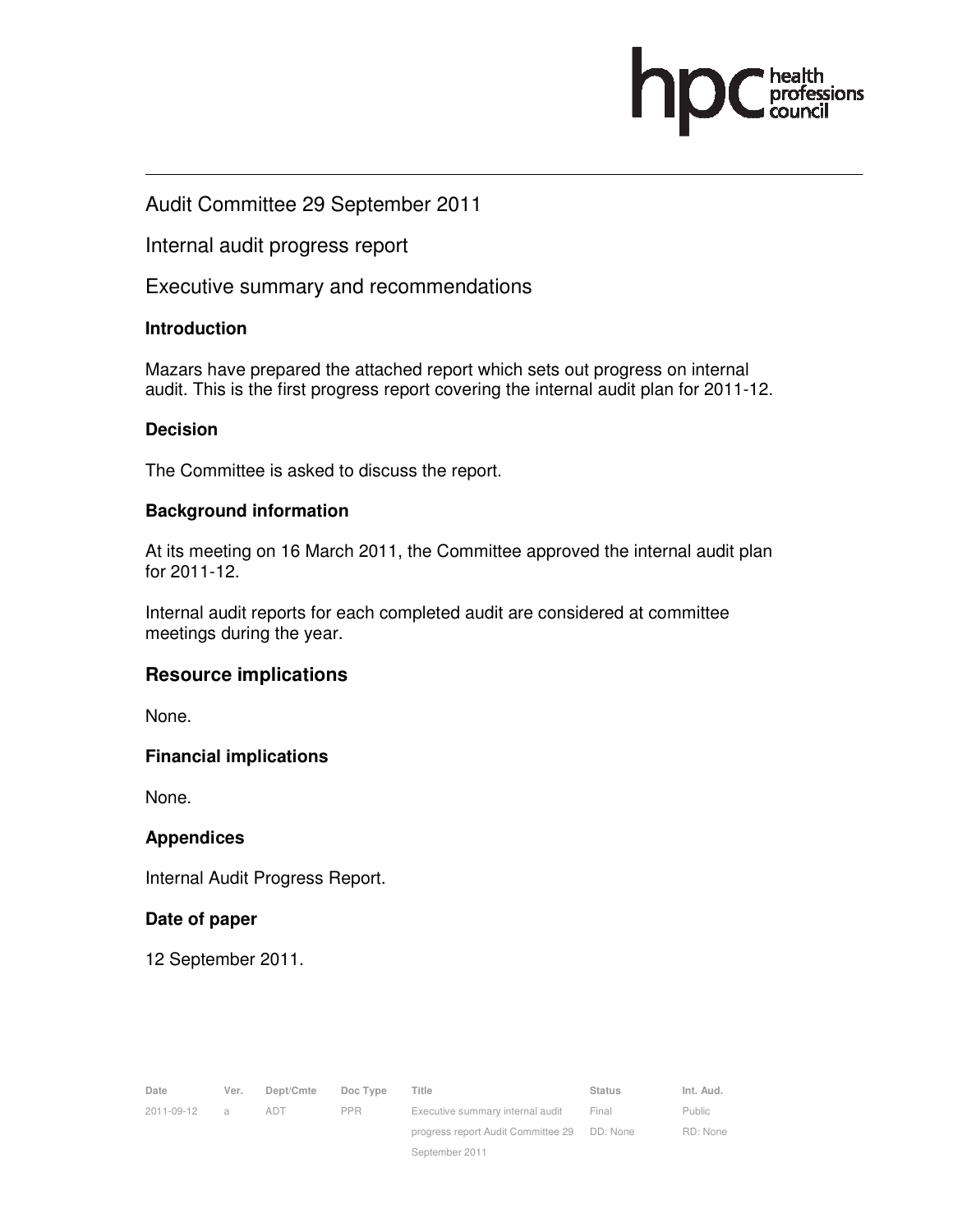

# Internal Audit Progress Report

For the year ended 31 March 2012

Presented to Audit Committee Meeting of: 29 September 2011

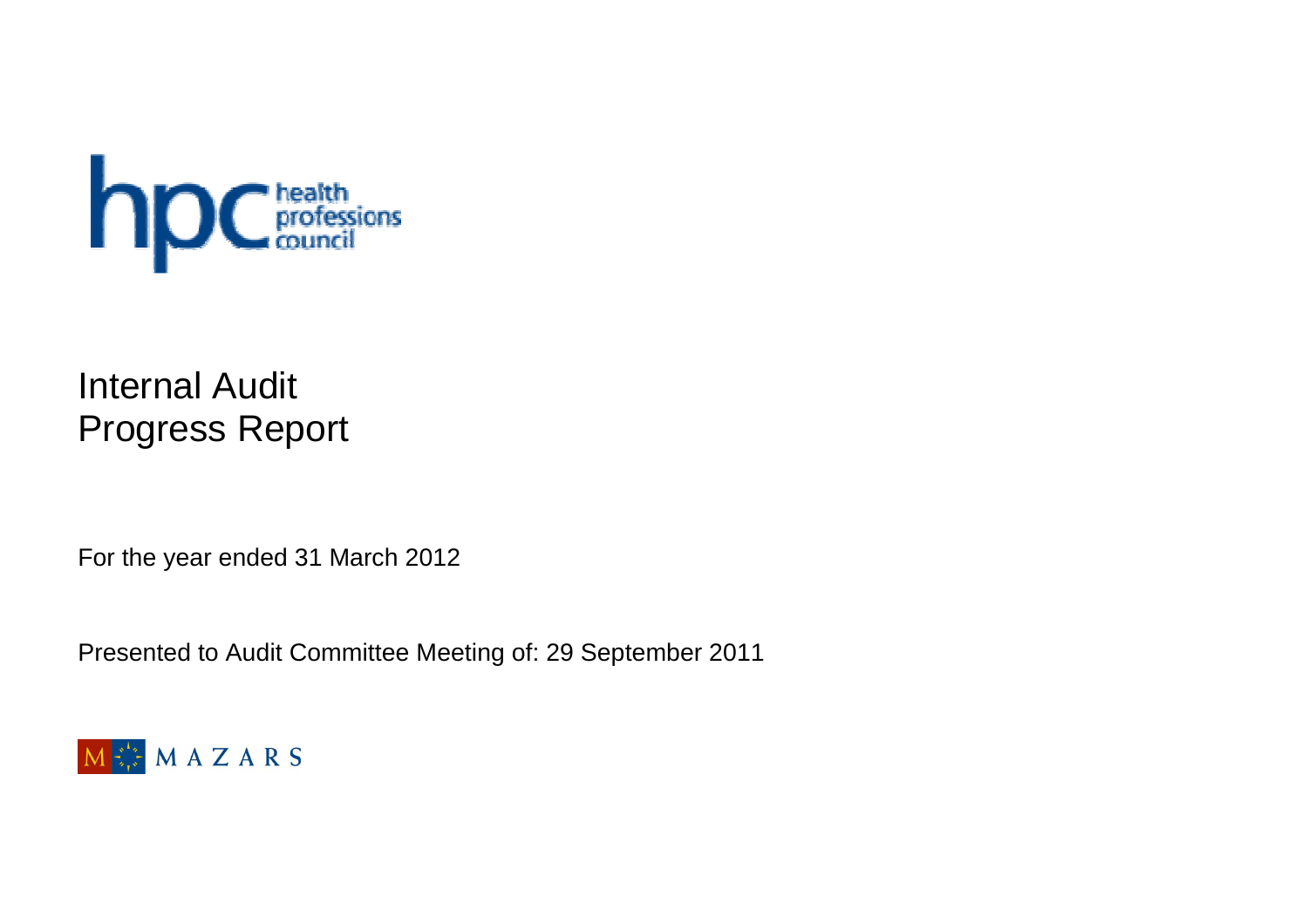### **Contents**

|    |                                                                           | Page |
|----|---------------------------------------------------------------------------|------|
| 1. | Introduction                                                              |      |
| 2. | Summary of internal audit activity since the last Audit Committee meeting |      |
| 3. | Key issues arising from the internal audit programme to date              |      |
| 4. | Comparison to Detailed Audit Timetable for 2011/12                        | 3    |

In the event of any questions arising from this report please contact Graeme Clarke, Director, Mazars LLP graeme.clarke@mazars.co.uk or Peter Cudlip, Partner, Mazars LLP peter.cudlip@mazars.co.uk

#### **Status of our reports**

This report is confidential and has been prepared for the sole use of Health Professions Council.

This report must not be disclosed to any third party or reproduced in whole or in part without the prior written consent of Mazars LLP. To the fullest extent permitted<br>by law, no responsibility or liability is accepted by conclusions.

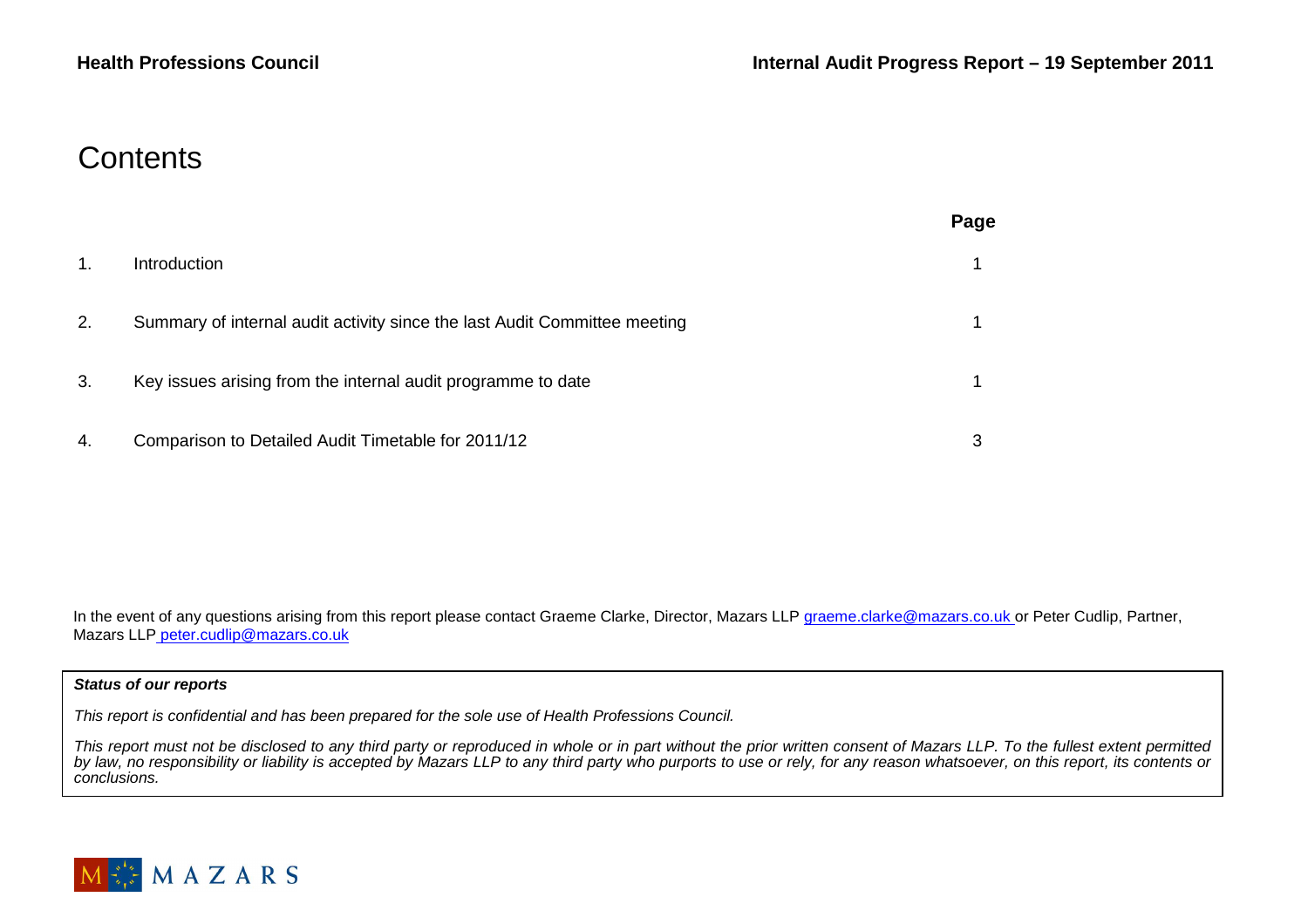### **1. Introduction**

- 1.1 The purpose of this report is to update the Audit Committee as to the progress in respect of the Internal Audit Strategy for the three years ending 31 March 2014, in particular, the Operational Plan for the year ended 31 March 2012.
- 1.2 The Internal Audit Strategy and Operational Plan for 2011/12 was considered and approved by the Audit Committee at its meeting on the 16 March 2011

### **2. Summary of internal audit activity since the last Audit Committee meeting**

- 2.1 There have been four reports finalised since the last meeting of the Audit Committee. These relate to:
	- Information Security/Data Protection (01.11/12);
	- Follow Up (02.11/12);
	- Partners (03.11/12); and
	- Payroll (04.11/12).
- 2.2 The next tranche of audits are due to take place over December 2011 and January 2012. Planning meetings will be arranged for these shortly.
- 2.3 At the request of management, we have been asked to undertake additional work in respect of Deferred Income. Following initial discussions with the Director of Finance, a more detailed planning meeting has been arranged for the 21 September 2011.

## **3. Key issues arising from the internal audit programme to date**

3.1 The following table provides a summary of assurances and the number and categorisation of recommendations in reports finalised to date.

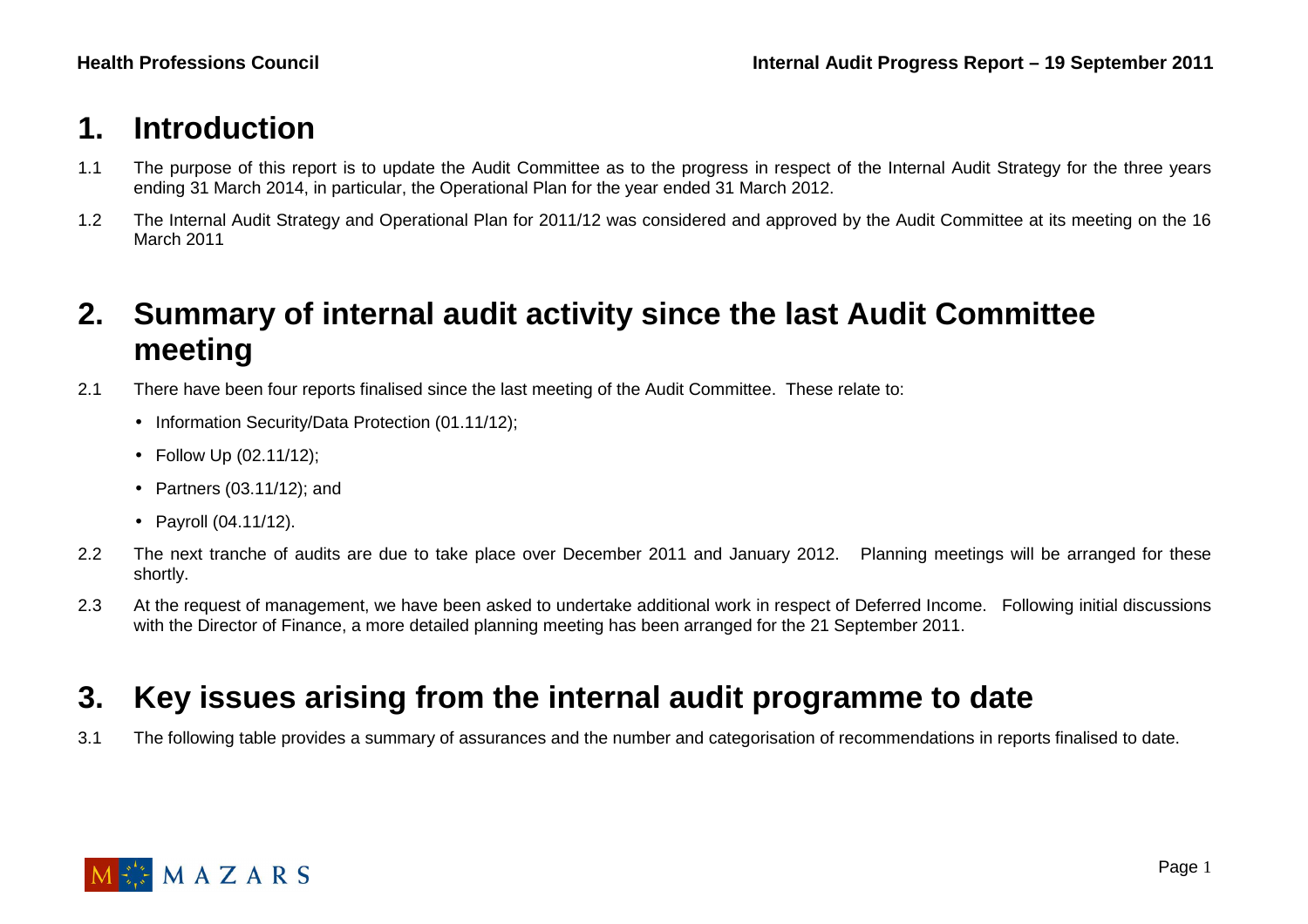|          | <b>Auditable Area</b>                      | Level of                         | <b>Recommendations</b>             |                                    |                                     |              |                                      |  |
|----------|--------------------------------------------|----------------------------------|------------------------------------|------------------------------------|-------------------------------------|--------------|--------------------------------------|--|
| Ref      |                                            | <b>Assurance</b><br>appropriate) | <b>Priority 1</b><br>(Fundamental) | <b>Priority 2</b><br>(Significant) | <b>Priority 3</b><br>(Housekeeping) | <b>Total</b> | <b>Total agreed by</b><br>Management |  |
| 01.11/12 | Information<br>Security/Data<br>Protection | Substantial                      |                                    |                                    | 9                                   | 9            | 9                                    |  |
| 02.11/12 | Follow Up                                  | Not<br>applicable                |                                    |                                    |                                     |              | 3                                    |  |
| 03.11/12 | Partners                                   | Substantial                      |                                    |                                    |                                     |              |                                      |  |
| 04.11/12 | Payroll                                    | Substantial                      |                                    |                                    | з                                   |              | 3                                    |  |
|          |                                            | <b>Totals</b>                    | $\mathbf{0}$                       |                                    | 15                                  | 16           | 16                                   |  |
|          |                                            | %                                | $0\%$                              | 6%                                 | 94%                                 |              | 100%                                 |  |

3.2 We use the following levels of opinion and recommendation classifications within our audit reports:

| <b>Levels of Opinion</b>      | <b>Control Environment</b>                                  | <b>Effectiveness of Controls</b>                               |
|-------------------------------|-------------------------------------------------------------|----------------------------------------------------------------|
| Full Assurance:               | There is a sound system of control designed to achieve the  | All controls operate effectively promoting the achievement of  |
|                               | system objectives.                                          | system objectives.                                             |
| <b>Substantial Assurance:</b> | While a basically sound system of control exists, there is  | While controls are generally operating effectively, there is   |
|                               | some scope for improvement.                                 | some scope for improvement.                                    |
| Adequate Assurance:           | While a generally sound system of control exists, there are | While controls are generally operating effectively, there are  |
|                               | weaknesses which put some of the system objectives at       | weaknesses which put some of the system objectives at          |
|                               | risk.                                                       | risk.                                                          |
| Limited Assurance:            | Control is generally weak leaving the system open to        | Control is generally weak leaving the system open to           |
|                               | significant error or abuse.                                 | significant error or abuse.                                    |
| No Assurance:                 | No controls are in place                                    | Controls are ineffective or it is not possible to assess their |
|                               |                                                             | effectiveness.                                                 |

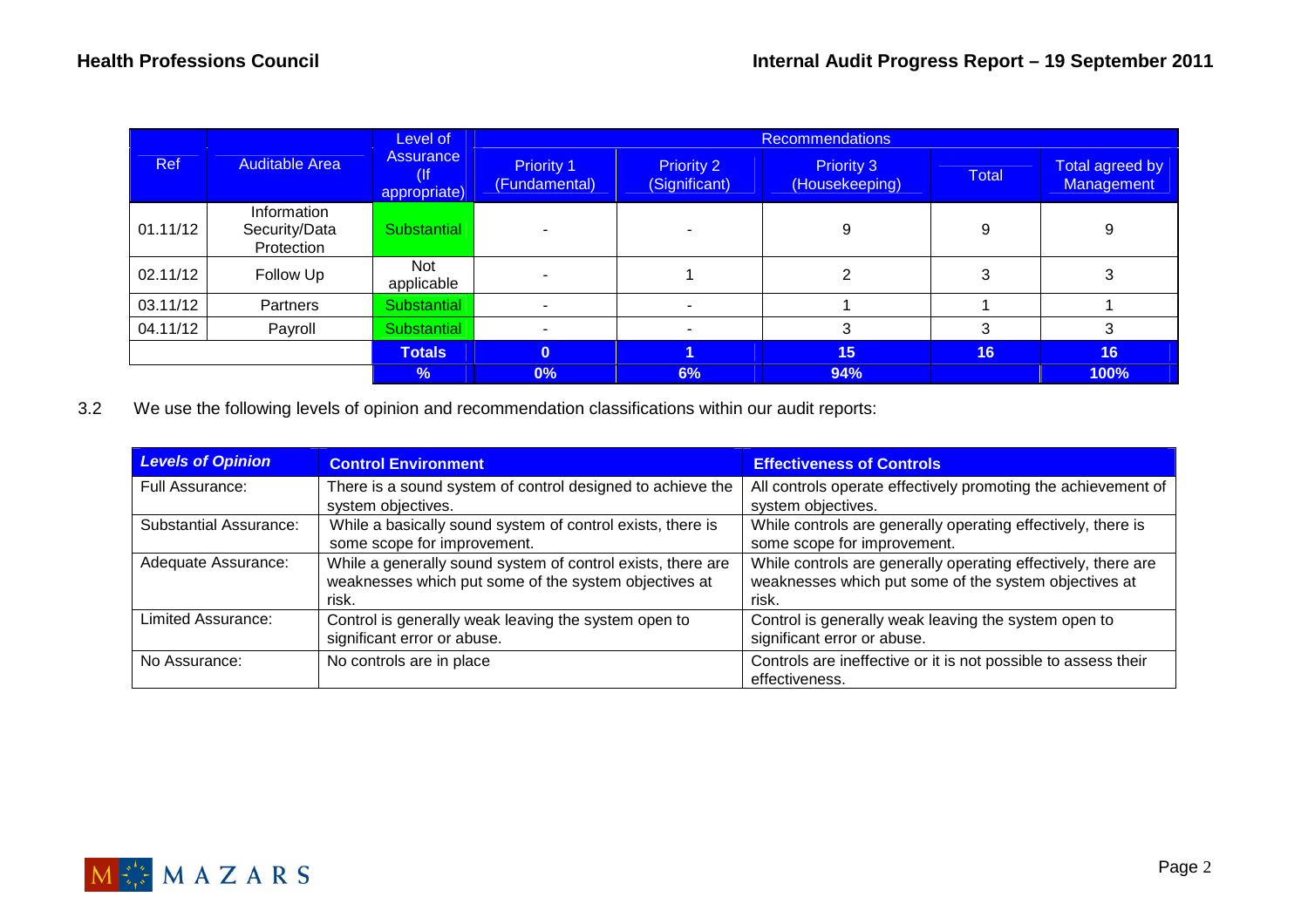| <b>Recommendation</b><br><b>Classifications</b> | <b>Description</b>                                                                                                                                                      |
|-------------------------------------------------|-------------------------------------------------------------------------------------------------------------------------------------------------------------------------|
| Priority 1 (Fundamental)                        | Recommendations represent fundamental control weaknesses, which expose HPC to a high degree of unnecessary risk.                                                        |
| Priority 2 (Significant)                        | Recommendations represent significant control weaknesses which expose HPC to a moderate degree of unnecessary<br>risk.                                                  |
| Priority 3<br>(Housekeeping)                    | Recommendations show areas where we have highlighted opportunities to implement a good or better practice, to improve<br>efficiency or further reduce exposure to risk. |

## **4. Comparison to Detailed Audit Timetable for 2011/12**

| <b>Auditable Area</b>                                                      | <b>Target</b><br><b>Review Start</b><br><b>Date</b> | <b>Actual Review</b><br><b>Start Date</b> | <b>Target Audit</b><br><b>Committee</b> | <b>Actual Audit</b><br><b>Committee</b> | <b>Comments</b>              |
|----------------------------------------------------------------------------|-----------------------------------------------------|-------------------------------------------|-----------------------------------------|-----------------------------------------|------------------------------|
| Corporate Governance                                                       | January 2012                                        |                                           | <b>March 2012</b>                       |                                         |                              |
| <b>Partners</b>                                                            | <b>July 2011</b>                                    | 8 August 2011                             | September<br>2011                       | 29 September<br>2011                    | See 2.1. Final Report issued |
| Project Management                                                         | January 2012                                        |                                           | March 2012                              |                                         |                              |
| <b>Core Financial Systems-</b><br><b>Purchase Ordering System</b><br>(PRS) | December 2011                                       |                                           | March 2012                              |                                         |                              |
| <b>Core Financial Systems-</b><br>Payroll                                  | <b>July 2011</b>                                    | 12 August 2011                            | September<br>2011                       | 29 September<br>2011                    | See 2.1. Final Report Issued |
| Information Security / Data<br>Protection                                  | <b>July 2011</b>                                    | 25 July 2011                              | September<br>2011                       | 29 September<br>2011                    | See 2.1. Final Report Issued |
| Risk Management                                                            | January 2012                                        |                                           | March 2012                              |                                         |                              |